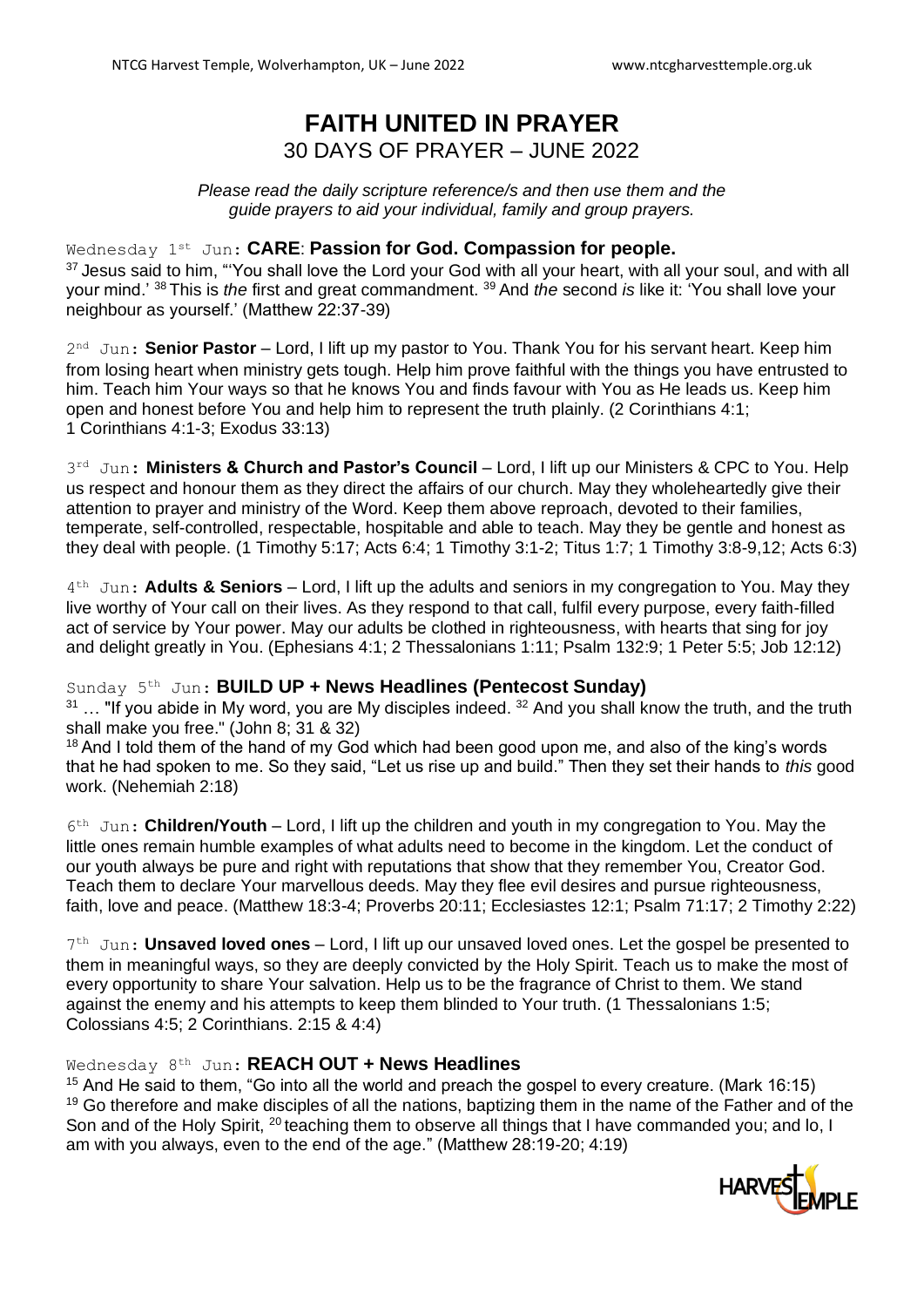9<sup>th</sup> Jun: Music Ministry – Lord, I lift up our Music Ministry. Increasingly reveal to them the splendour of Your holiness and praise You out of that understanding. Help them lead us faithfully in thanks for Your enduring love. Use their praise to defeat the enemy. May they be the true worshipers You are looking for who worship in spirit and in truth. Let them glory only in You, Jesus, so that they put no confidence in their own flesh. (2 Chronicles 20:21-22; John 4:23-24; Philippians 3:3)

10<sup>th</sup> Jun: **Preachers/Teachers** – Lord, I lift up the preachers and teachers in our church. May everyone who holds that position—Ministers, Sunday school teachers, Care Group Leaders, guest speakers—rightly divide Your word of truth. Let them admonish and teach with wisdom. Reveal the mysteries of Your word to them and encourage them to speak those mysteries courageously and fearlessly. Let them speak with a spirit of faith that springs from their relationship with You. (2 Timothy 2:15; Colossians 1:28; Daniel 2:47; Philippians 1:14; 2 Corinthians 4:13)

11<sup>th</sup> Jun: **Women's Ministry** – Lord, I lift up our Women's Ministry. Encourage our older women to train the younger in family issues. Teach our women to be virtuous women, with gentle and quiet spirits who put their hope in You. Let this ministry produce women who feel Your passion for them and who choose to spend time at Your feet. Train them to contend for the gospel side by side with the men. (Titus 2:4, 5; Proverbs 31:10; 1 Peter 3:4, 5; Psalm 45:11; Luke 10:38-42; Philippians 4:3)

#### Sunday 12 th Jun: **GROW + News Headlines**

 $15$  But in your hearts honour Christ the Lord as holy, always being prepared to make a defence to anyone who asks you for a reason for the hope that is in you; yet do it with gentleness and respect. (1 Peter 3:15)

<sup>6</sup> So we built the wall, and the entire wall was joined together up to half its *height*, for the people had a mind to work. (Nehemiah 4:6)

13<sup>th</sup> Jun: Children & Youth Ministry – Lord, I lift up our children's ministry to You. Create an atmosphere here that encourages our children to find You. Let the teachers be careful to remind each child of the marvellous things You have done. Cause everything they learn about You to become a part of them forever. May they consistently choose life and blessing each day because of the training they receive in our church. Keep them walking in the truth. (Mark 10:14; Deuteronomy 4:9; 29:29 & 30:19; Proverbs 22:6; 3 John 1:4)

Lord, I lift up our Youth Ministry. Let these young men and women set an example in their speech, life, love, faith and purity. Cause them to be strong, alive-in-the-Word overcomers. Help them to have discernment as they deal with the young people in our church. Help them to notice any youth who lack judgment, so they can teach them to value Your life-giving principles. Pour out Your Spirit on our young people. (1 Timothy 4:12; 1 John 2:14; Proverbs 3:21, 7:7 & 7:2; Joel 2:28 & Acts 2:17).

14<sup>th</sup> Jun: Workers - Lord, I lift up our workers who often work behind the scenes at our church. Thank You for our Church Secretary & Treasurer, Caretakers, Ushers, Crèche Workers, Cleaners, volunteers, etc., who have devoted themselves to the service of the saints. Bless them for the obedience and generosity they have displayed—may You receive praise as a result! Keep them in an attitude of humility that comes from wisdom and wholehearted service to You. (1 Corinthians 16:15; 2 Corinthians 9:12-13; James 3:13; Ephesians 6:7)

Wednesday 15 th Jun: **CARE**: **Passion for God. Compassion for people + News Headlines** <sup>4</sup>Let each of you look out not only for his own interests, but also for the interests of others. (Philippians 2:4; Matthew 22:37-39)

16<sup>th</sup> Jun: **Prayer focus** – Lord, I lift up the prayer focus in my church. Make us into a house of prayer. We desire to be clear-minded and self-controlled so that we can pray first, always, continually and thankfully. May everyone recognise that this is Your desire for all and not just a few. Use us to stand in the gap for others. Let there be prayer ministry among us that is powerful and effective. (Mark 11:17; 1 Peter 4:7; 1 Timothy 2:1; Ephesians 6:18; 1 Thessalonians. 5:17; Philippians 4:6; Psalm 32:6; Ezekiel 22:30; James. 5:16)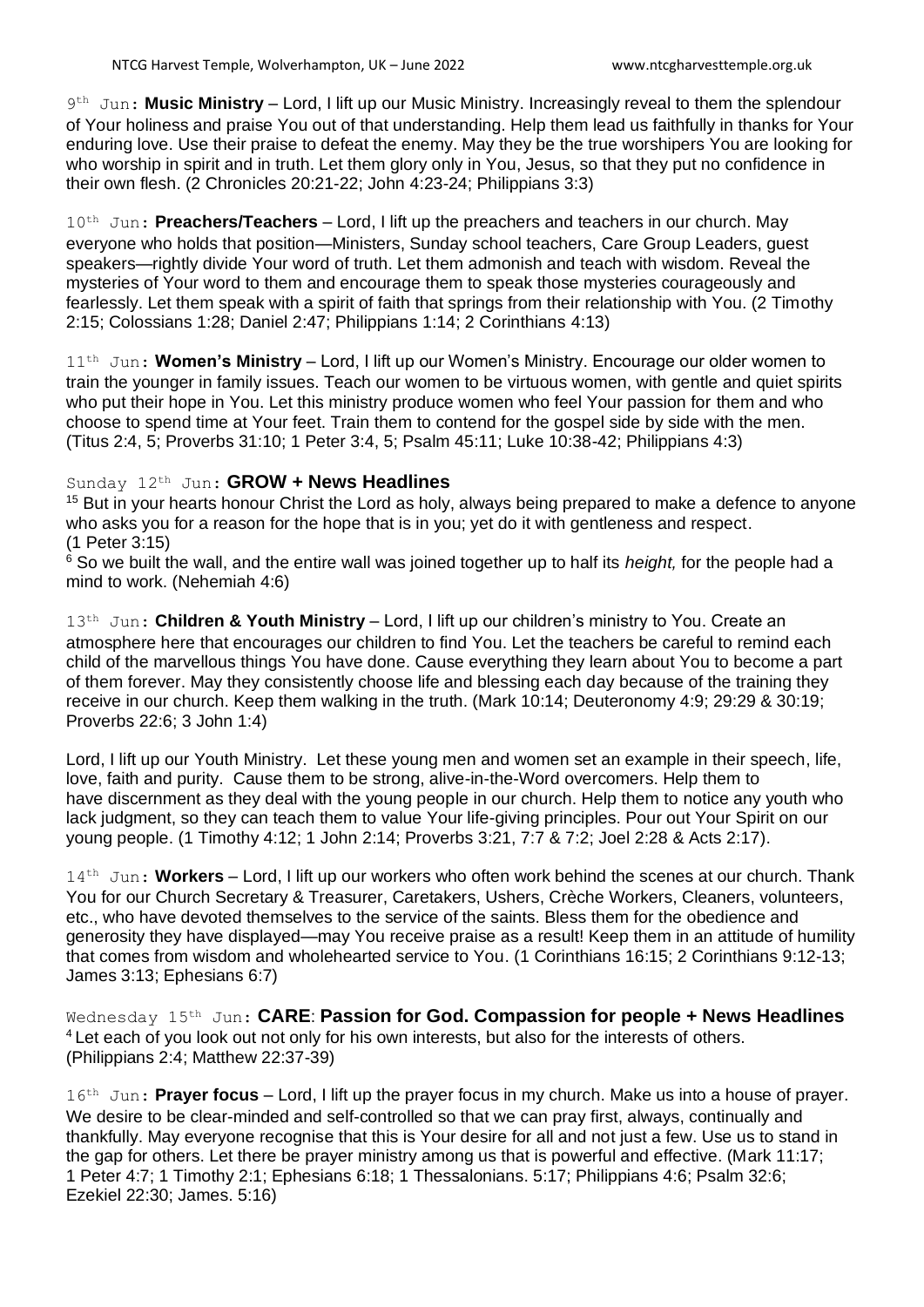17<sup>th</sup> Jun: **Spiritual level** – Lord, I lift up the spiritual level of my church. Revive us! Give us singleness of heart and action so that we always fear You and follow Your precepts. (Psalm 85:6; Revelation 3:14-18; Jeremiah 32:39; Psalm 111:10; 2 Kings 23:25; Luke 24:45, 32) Help us to be willingly led by Your Spirit. Holy Spirit, show us any way we are grieving, quenching or resisting You. Help us to cultivate and exhibit the fruit of the Holy Spirit. Reign in us so that we experience Your freedom. Lead us into grace, life and peace. (Ephesians 4:30; 1 Thessalonians 5:19; Acts 7:51; John 16:8; Galatians 5:25; 2 Corinthians 3:17; Galatians 5:18; Romans 8:6)

18<sup>th</sup> Jun: Love/Unity – Lord, I lift up our love for one another as a body. Help us purify ourselves by obeying the truth so that our love for each other will be sincere, deep and from the heart. May our love for one another prove that we are Your disciples. Give us a spirit of unity so that we may glorify You with one heart and voice. Help us accept one another as we clothe ourselves in love. (1 Peter 1:22; John 13:34-35; Romans 15:5-7; Colossians 3:14)

# Sunday 19th Jun: **Father's Day**

**Men's Ministry** – Lord, I lift up our Men's Ministry to You. Use this ministry to build our men in their faith. Teach them to be in right relationship to You and each other. May the married men love their wives sacrificially and instruct their children with patience. Encourage all our men to hold each other accountable as they carry each other's burdens. May they speak the truth in love to each other even when it is challenging. (Jude 1:20; Titus 2:2; 1 Timothy 5:1; Ephesians 5:25 & 6:4; Galatians 6:2; Ephesians 4:15; Proverbs 27:6)

20th Jun: **Food Bank/Soup Kitchen/Prison Ministry/Mission** – Lord, I lift up our outreach programmes. Remind us to do good and share with others as a pleasing sacrifice to You. Keep us outwardly focused so we do not become self-absorbed. Help us teach one another to be faithful ministers of Jesus. Enable us to meet people wherever they have a need. Help us minister faithfully as we proclaim the gospel so that the ones we reach might become an acceptable offering to You. (Hebrews 13:16; Philippians 2:4; Colossians 1:7; Jude 1:23)

21st Jun: **Finances** – Lord, I lift up our church finances. May we sow generously into our church without reluctance or compulsion. Make all grace abound so we have all we need for every good work You have assigned to us. Make us rich in ways that result in generosity on our part, so that You will be praised. Help us to give as in the example set by Abraham, who was blessed in all things. (2 Corinthians 9:6-11; Hebrew 7:1-2, 13-17; Romans 4:12; Galatians 3:29)

# Wednesday 22nd Jun: **REACH OUT + News Headlines**

 $15$  And He said to them, "Go into all the world and preach the gospel to every creature. (Mark 16:15) <sup>19</sup> Go therefore and make disciples of all the nations, baptizing them in the name of the Father and of the Son and of the Holy Spirit, <sup>20</sup> teaching them to observe all things that I have commanded you; and lo, I am with you always, even to the end of the age." (Matthew 28:19-20; 4:19)

23rd Jun: **Single parents/carers** – Lord, I lift up the single parents in our church. May they know You as father to the fatherless and defender of widows! Let us be a real family to them when they are lonely. Show us ways to include them and minister grace to them. Stir up practical ideas in us that show Your love and care. Help them relax in Your grace and provision which is more than enough for every weakness and need. (Psalm 68:5, 6 & 25:16; Matthew 25:35-40; 2 Corinthians 12:9; Philippians 4:19)

24th Jun, 7-9am: **Kingdom focus/priorities** – Lord, I lift up our priorities as a congregation. Give us ears to hear what Your Spirit is saying to our church. Open our eyes to see things as You see them. Help us move beyond issues of immediate need to pursuing Kingdom issues. Bring us to a place where "Your kingdom come, Your will be done on earth as it is in heaven" is more than just words we say. (Revelation 3: 22; 2 Kings 6:17; Matthew 6:25, 33, 10)